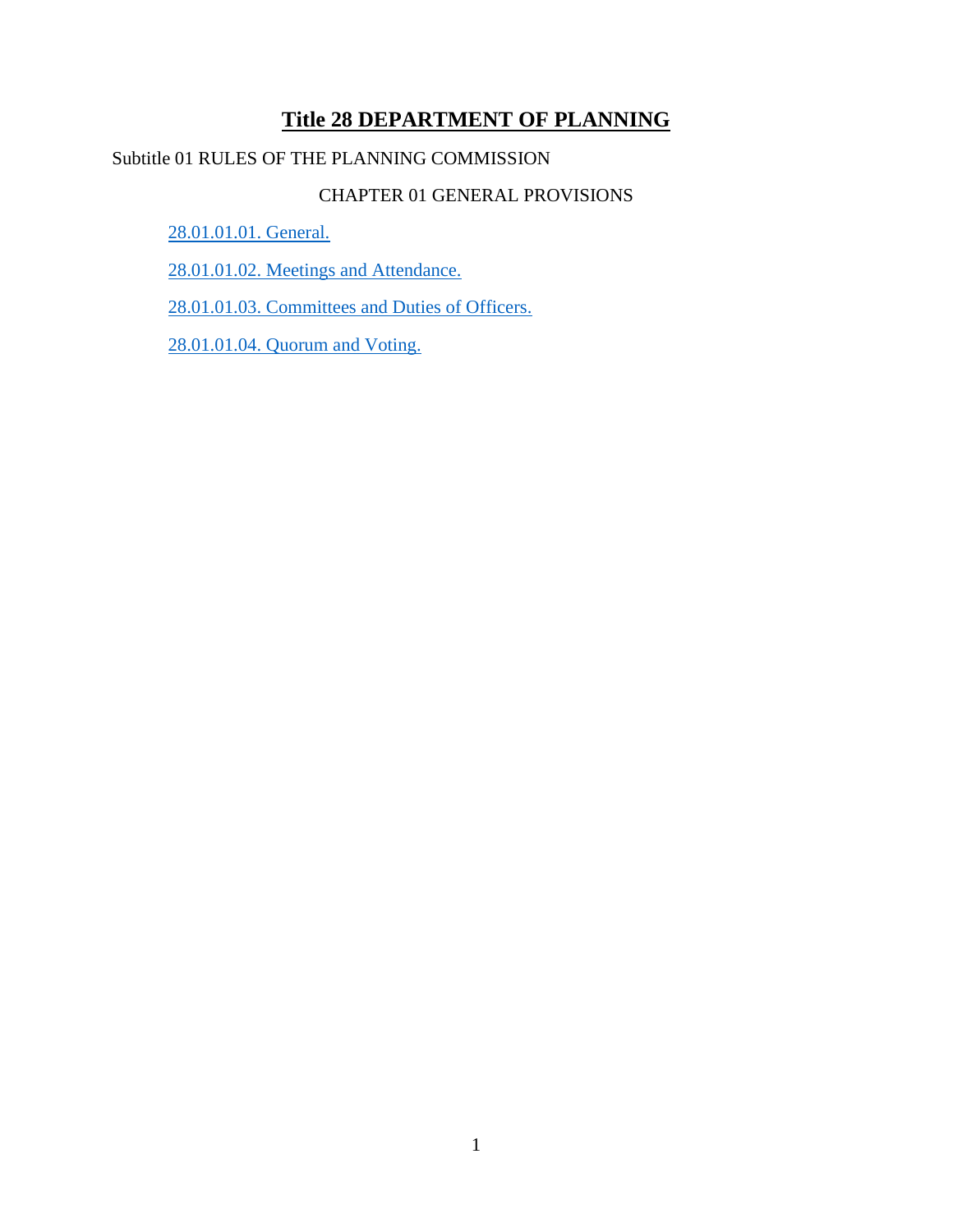### **Subtitle 28 RULES OF THE PLANNING COMMISSION**

#### CHAPTER 01 GENERAL PROVISIONS

Authority: City Charter Article VII, § 72

### <span id="page-1-0"></span>**28.01.01.01. General.**

A. Authority and Rules.

These rules and regulations are promulgated by the Baltimore City Planning Commission pursuant to [City Charter](https://legislativereference.baltimorecity.gov/sites/default/files/01%20-%20Charter_0.pdf) Article VII, §72(a).

- B. Amendments.
	- (1) Webpage links, which have been inserted in these regulations for the convenience of readers, may be added, deleted, or updated as needed by Department of Planning staff without the need for Planning Commission approval, as they are not substantive changes.
	- (2) These rules may be amended by a majority vote of the entire Commission.
- C. Suspension of Rules.

These rules may be suspended by a majority vote of the entire Commission.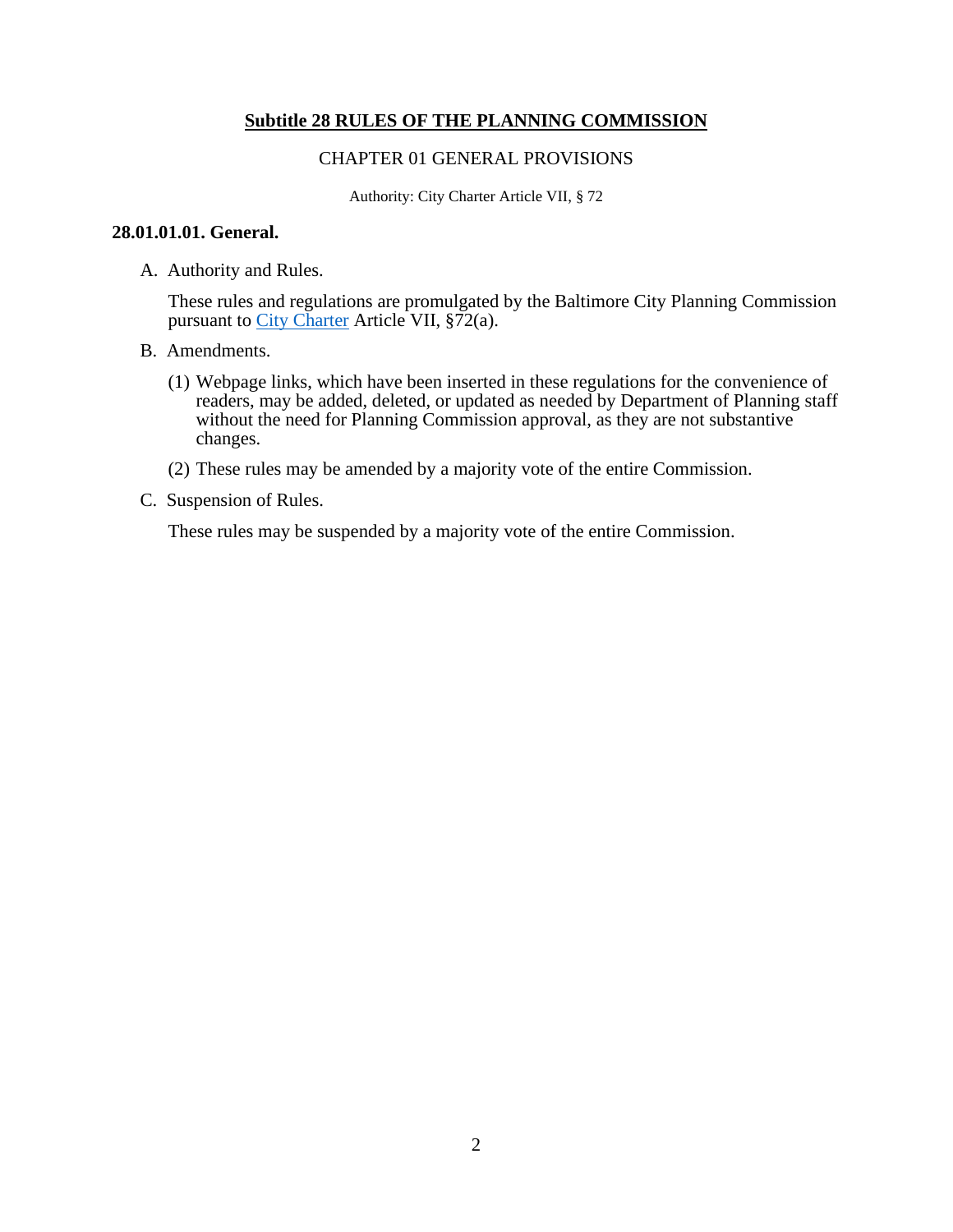### <span id="page-2-0"></span>**28.01.01.02. Meetings and Attendance.**

- A. Regular Meetings.
	- (1) Regular meetings of the Planning Commission shall be held in accordance with a schedule:
		- (a) presented by the Director of Planning to the Commission; and
		- (b) duly adopted by the Commission.
	- (2) Meetings will normally begin:
		- (a) at 1:00 p.m., in the Commission Board Room;
		- (b) or at such other time and location the Chairperson (the President) designates.
- B. Special Meetings.

Special meetings of the Planning Commission will be called by the Chairperson at the written request of three Commissioners.

C. Cancellation of Meetings.

The Chairperson may cancel any meeting:

- (1) with the concurrence of most Commissioners; and
- (2) by posting cancellation notice on the [Department of Planning's webpage](https://planning.baltimorecity.gov/planning-resources) at least 48 hours before the scheduled start of the meeting.
- D. Notice of Meetings.
	- (1) Publication of meetings.

Notice of regular and special meetings shall be published on the **Department** of [Planning's webpage](https://planning.baltimorecity.gov/) at least ten days before the scheduled start of the meeting.

- (2) Distribution to Commissioners.
	- (a) In general.

A schedule of regular meetings shall be distributed:

(i) following the adoption of the schedule; and

(ii) after changes to the schedule are made.

(b) Distribution to new Commissioners.

A schedule of regular meetings shall be distributed to new Commissioners following their appointment to the Planning Commission.

E. Open Meetings.

All regular and special Commission meetings shall be open to the general public in accordance with the Maryland Open Meetings Act.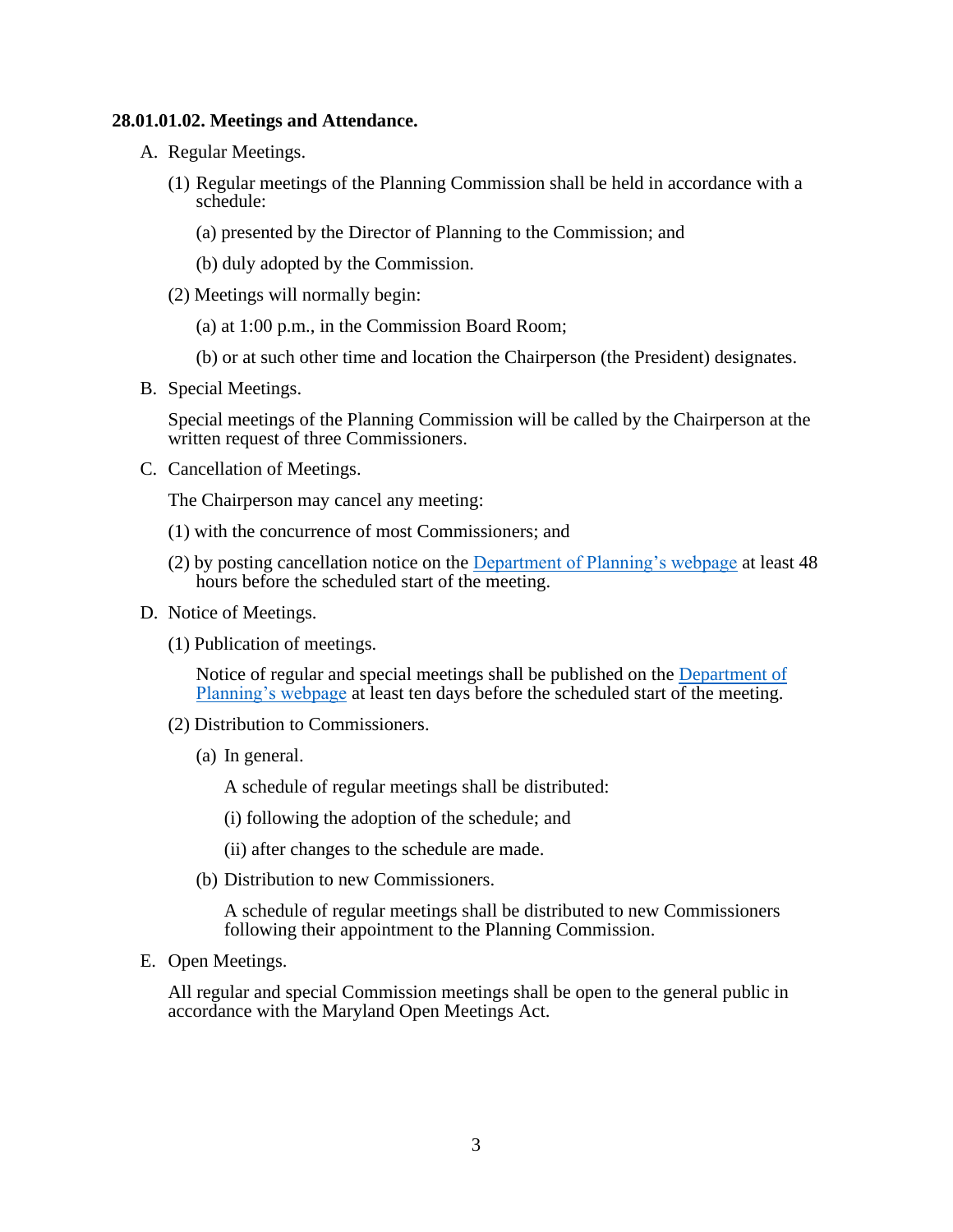F. Working sessions.

The regular meetings or special meetings of the Commission may be preceded by a working session that shall be open to the general public in accordance with the Maryland Open Meetings Act at which the Commission may:

- (1) discuss matters of general interest;
- (2) hear staff presentations on departmental activities; and
- (3) by invitation of the Chairperson on matters of general interest and concern to the Commission, hear presentations by citizens or representatives of other governmental agencies.
- G. Rules of Order.

Meetings shall be conducted according to Robert's Rules of Order Revised, unless a different procedure is adopted by a majority vote of the Commissioners.

H. Public Comments.

Any party in attendance wishing to make statements regarding matters under consideration by the Commission may do so under procedures established by the Chairperson:

(1) at the beginning of the meeting; or

(2) at the beginning of a specific agenda item.

- I. Agenda.
	- (1) Regular meeting agenda.

The Director of Planning is responsible for establishing the Planning Commission agenda for each regular meeting.

(2) Special meeting agenda.

For special meetings called at the request of three or more Commissioners, the Commissioners for whom the meeting was called will propose the agenda.

- (3) Consent Agenda.
	- (a) Matters requiring action by the Commission may be placed on a consent agenda within either a regular meeting or special meeting agenda.
	- (b) Items scheduled for the consent agenda may include:
		- (i) items previously reviewed by the Commission; or
		- (ii) items that are consistent with:
			- (A) previous actions by the Commission;
			- (B) Minor Subdivision Final Plans; or
			- (C) any other items designated by the Director of Planning.
	- (c) Unless there is an objection from a Commissioner, consent agenda items shall be acted upon in accordance with the staff recommendation.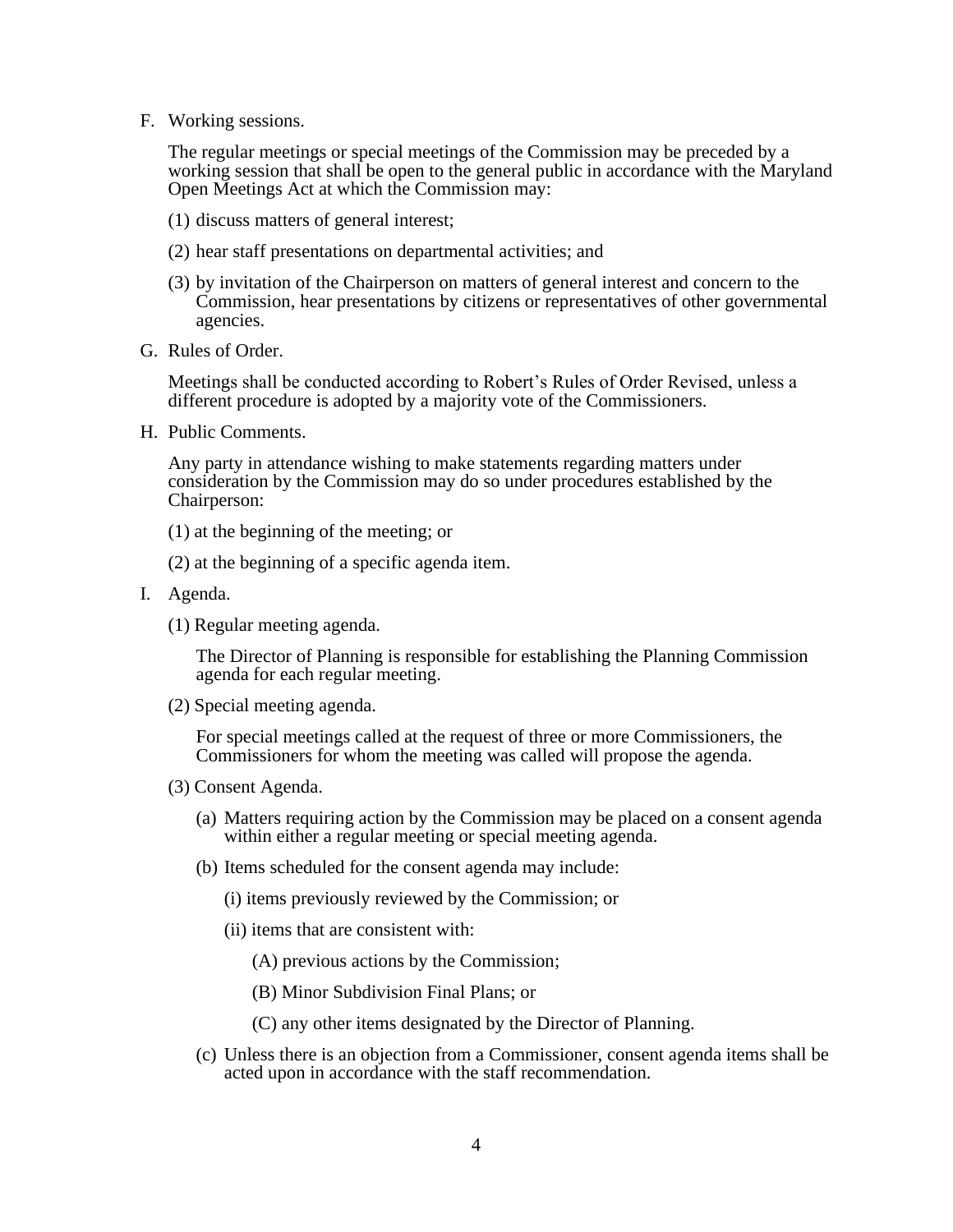- J. Posted Notice Requirements.
	- (1) In general.
		- (a) Site-specific actions.

Applicants must post public notice of Planning Commission meetings in a conspicuous location for regular agenda items in accordance with [City Code](https://legislativereference.baltimorecity.gov/sites/default/files/Art%2032%20-%20Zoning.pdf) Article 32, § 5-604 {"Planning Commission consideration of site-specific projects".

(b) Non-site-specific actions.

Posting for non-site-specific items may be required:

- (i) if the relevant action has the potential to significantly impact surrounding property owners and residents; or
- (ii) to comply with other regulations or statutes.
- (c) Consent agenda items.

Posting for a consent agenda item is only required when:

- (i) the consent agenda item might significantly impact surrounding property owners and residents; or
- (ii) other regulations or statutes require the posting.
- (2) Duration of posting.

The property or location will be posted continuously for a minimum of ten calendar days preceding the meeting:

- (a) in accordance with [City Code](https://legislativereference.baltimorecity.gov/sites/default/files/Art%2032%20-%20Zoning.pdf) Article 32, § 5-604 {"Planning Commission consideration of site-specific projects"}; and
- (b) as directed by Department of Planning staff.
- (3) Posting template.

The sign providing posted notice must follow the requirements specified in the [common style of template](https://pc.baltimorecity.gov/sites/default/files/Planning%20Commission%20Notice%20Sign%202018_Editable%20in%20Powerpoint.pptx) the Department of Planning provides to applicants.

(4) Evidence of posting.

Evidence of posting shall be submitted to Department of Planning:

- (a) as soon as practicable after posting; and
- (b) unless otherwise permitted, via digital photographs displaying the placement and context of the posting on the property.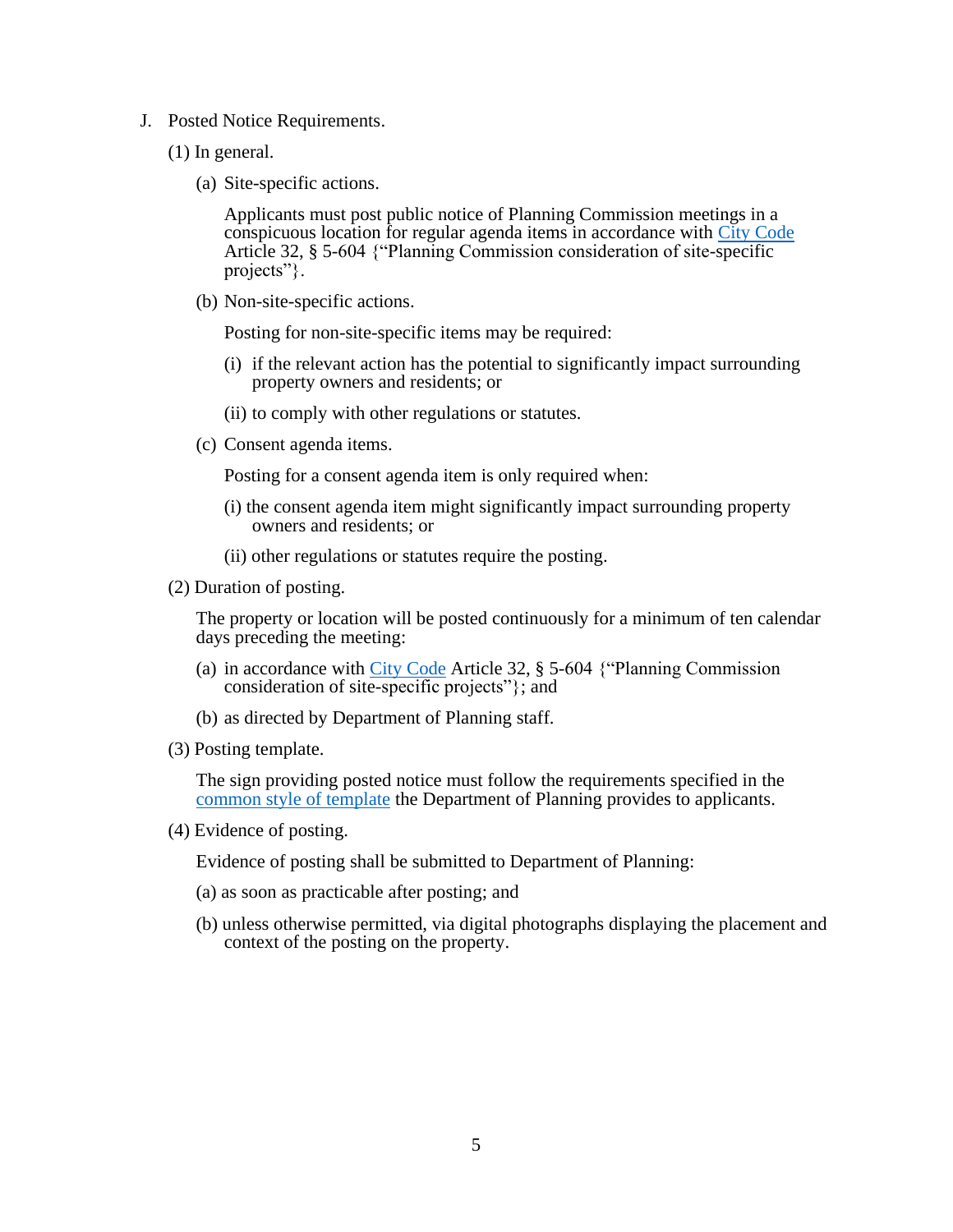K. Consideration for Postponement

The Commission reserves the right to postpone consideration of a matter if:

- (1) the applicant or a representative of the applicant is not present;
- (2) additional individuals or information are required to reach a fair and equitable decision; or
- (3) both the applicant or a representative of the applicant is not present and additional individuals or information are required to reach a fair and equitable decision.
- L. Attendance.
	- (1) Commissioners are expected to attend Commission meetings.
	- (2) If a Commissioner has three unexcused absences within one year, the Chairperson may recommend:
		- (a) the Mayor replace a Commissioner, as permitted by the [City Code](https://legislativereference.baltimorecity.gov/sites/default/files/Art%2001%20-%20MayorCouncil_0.pdf) Article 1, § 6- 2; or
		- (b) if the Commissioner is the City Council representative to the Commission, the President of the City Council replace the Commissioner by vote of the City Council, in accordance with [City Charter](https://legislativereference.baltimorecity.gov/sites/default/files/01%20-%20Charter_0.pdf) Article VII, § 6-1.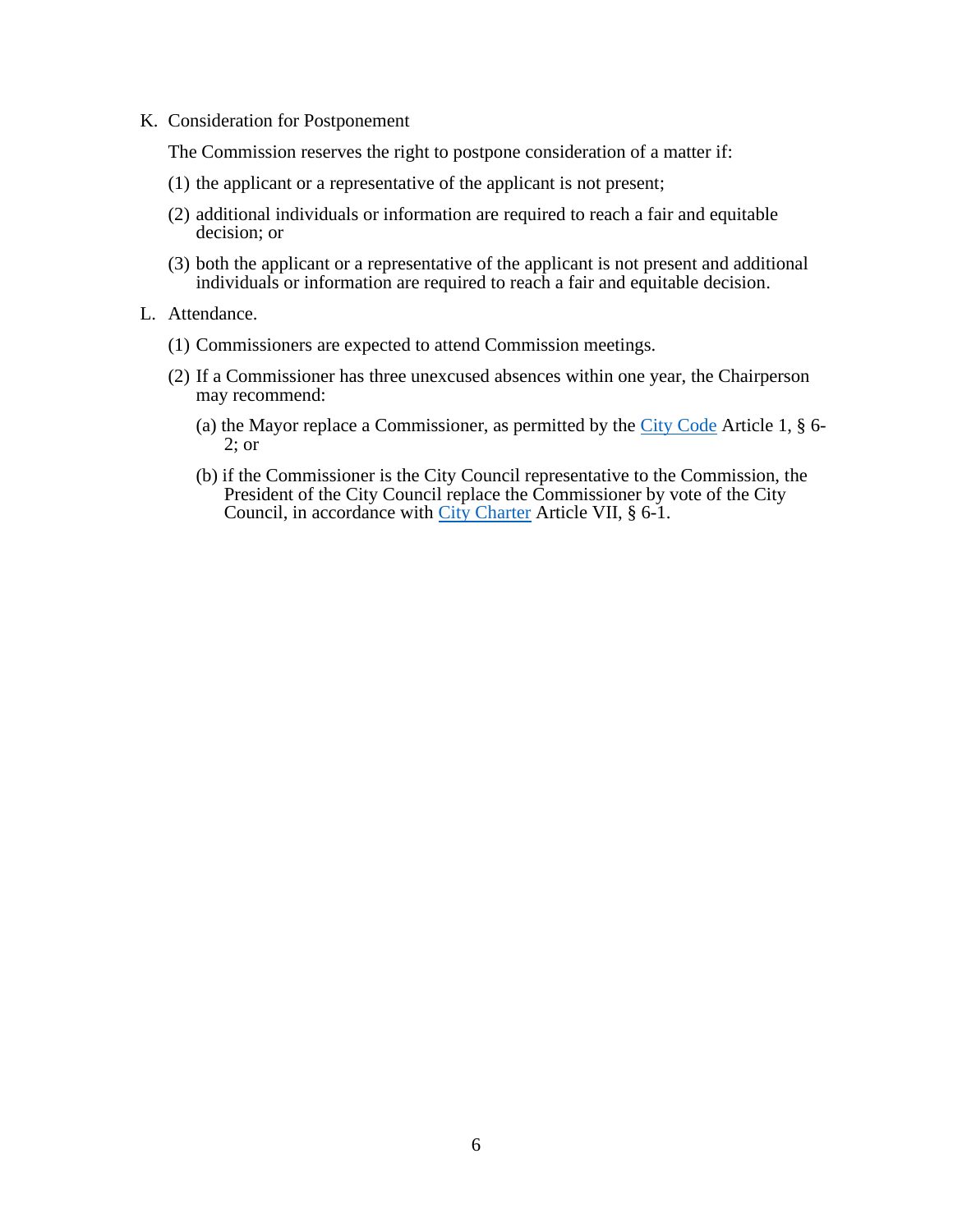#### <span id="page-6-0"></span>**28.01.01.03. Committees and Duties of Officers.**

- A. Commission Committees.
	- (1) The Commission may establish committees to investigate and report on matters the Commission determines.
	- (2) The composition and chairperson of Commission committees shall be designated by the Commission Chairperson.
- B. Vice Chairperson.
	- (1) The Chairperson may designate a Vice Chairperson to act as temporary Chairperson:
		- (a) at meetings where the appointed Chairperson will be absent; or
		- (b) for individual agenda items for which the Chairperson must recuse themselves.
	- (2) The Chairperson may appoint a different Commissioner to act as temporary Chairperson if the designated Vice Chairperson:
		- (a) is also absent; or
		- (b) must recuse themselves from deliberations regarding an issue.
- C. Executive Secretary.
	- (1) Role.
		- (a) The Director of Planning shall be the Executive Secretary to the Commission.
		- (b) In the absence of the Director of Planning, an Assistant Director or other designee shall act as temporary Executive Secretary for the Commission.
	- (2) Maintenance of records.
		- (a) The Executive Secretary, or the Executive Secretary's designee, shall maintain the records and minutes of all Commission meetings in accordance with [City Charter](https://legislativereference.baltimorecity.gov/sites/default/files/01%20-%20Charter_0.pdf) Article VII, Section 72(e).
		- (b) The records and minutes of all Commission meetings must reflect:

(i) the attendance of the Commissioners at Commission meetings; and

(ii) the action taken on all matters before the Commission.

- (c) The Executive Secretary must keep a copy of all meeting minutes within the Department of Planning.
- (3) Delivery of Commission reports.

The Executive Secretary must deliver Commission reports to the City Council and other necessary parties in a timely manner.

(4) Preliminary staff recommendation.

<span id="page-6-1"></span>If requested by the City Council, the Executive Secretary may make a preliminary staff recommendation to the City Council prior to a Commission review.